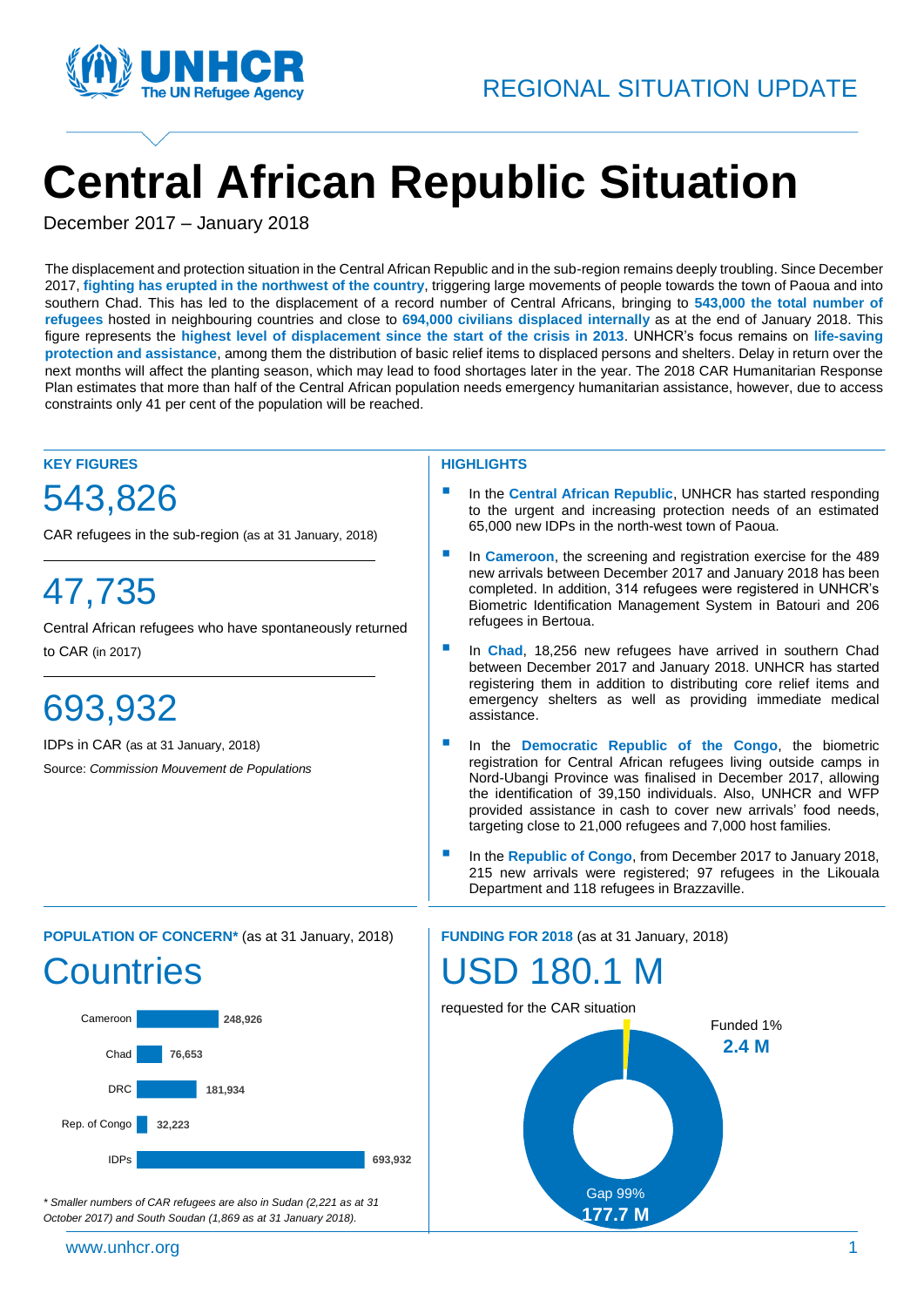

### Operational Context

- Since December 2017, an acute crisis has developed in the northwest of CAR. The town of Paoua, close to the border with Chad, has received a large number of IDPs, as families fled from armed groups that have been terrorising villages in the surrounding areas (communes of Bah-Bessar, Mia-Pende and Nana-Barya). These movements increased significantly at the end of December 2017. Although the local population has welcomed the new arrivals, host families have been overwhelmed and their capacity to support the displaced has been surpassed. Local authorities report that as of 23 January 2018 some 15,000 houses had been burned and 487 people killed. The fighting has displaced more than 65,000 people who are now seeking refuge in Paoua, which previously had only 40,000 inhabitants. The region of Paoua was relatively spared from the fighting and escalation of violence throughout 2017. Further north, near the Chadian border, the town of Markounda has also been engulfed in violence since the end of December. The insecurity has restricted access and thus far, no humanitarian assistance has been able to reach Markounda. By the end of January 2018, the number of IDPs in CAR had increased to 693,932 people, an increase of over 60 percent compared to the year before.
- The surge in violence in the northwest has forced over 18,200 Central Africans to flee to Chad, making this the biggest influx of Central African refugees to Chad since 2014. An unknown number of people have sought refuge in the bush. Currently, more than 540,000 Central African refugees live in neighbouring countries, the majority of whom live in Cameroon, Chad, the Democratic Republic of the Congo, and the Republic of Congo.
- The security situation in CAR outside of the capital, Bangui, remains dire. Various armed groups still effectively control large swathes of territory and continue to establish illegal parallel administration and taxation structures in areas under their control. Conditions such as security and access to essential services for a safe and dignified return have yet to be met in many areas, signalling the possibility of a protracted displacement. Furthermore, armed groups continue to target humanitarian workers and MINUSCA peacekeepers, which resulted in the death of 14 peacekeepers in 2017. This situation severely constrains UNHCR and other humanitarian organizations' access and protection provided to the population in the affected areas.
- The humanitarian response to the IDP and refugee situation in CAR is among the least funded emergencies in the world. In 2017, UNHCR appealed for US\$209.2 million for the CAR situation of which only 12 percent was received, barely more than a dollar for every 10 required. In 2018, UNHCR estimates the funding for the CAR situation to be US\$180.1 million. Resource mobilisation for the Central African crisis is becoming increasingly difficult.



*Pre-registration in Bekoninga near Goré, Chad, where thousands of refugees have arrived since December 2017 following a surge in violence in the northwest of the Central African Republic ©UNHCR/A. Ngargoune*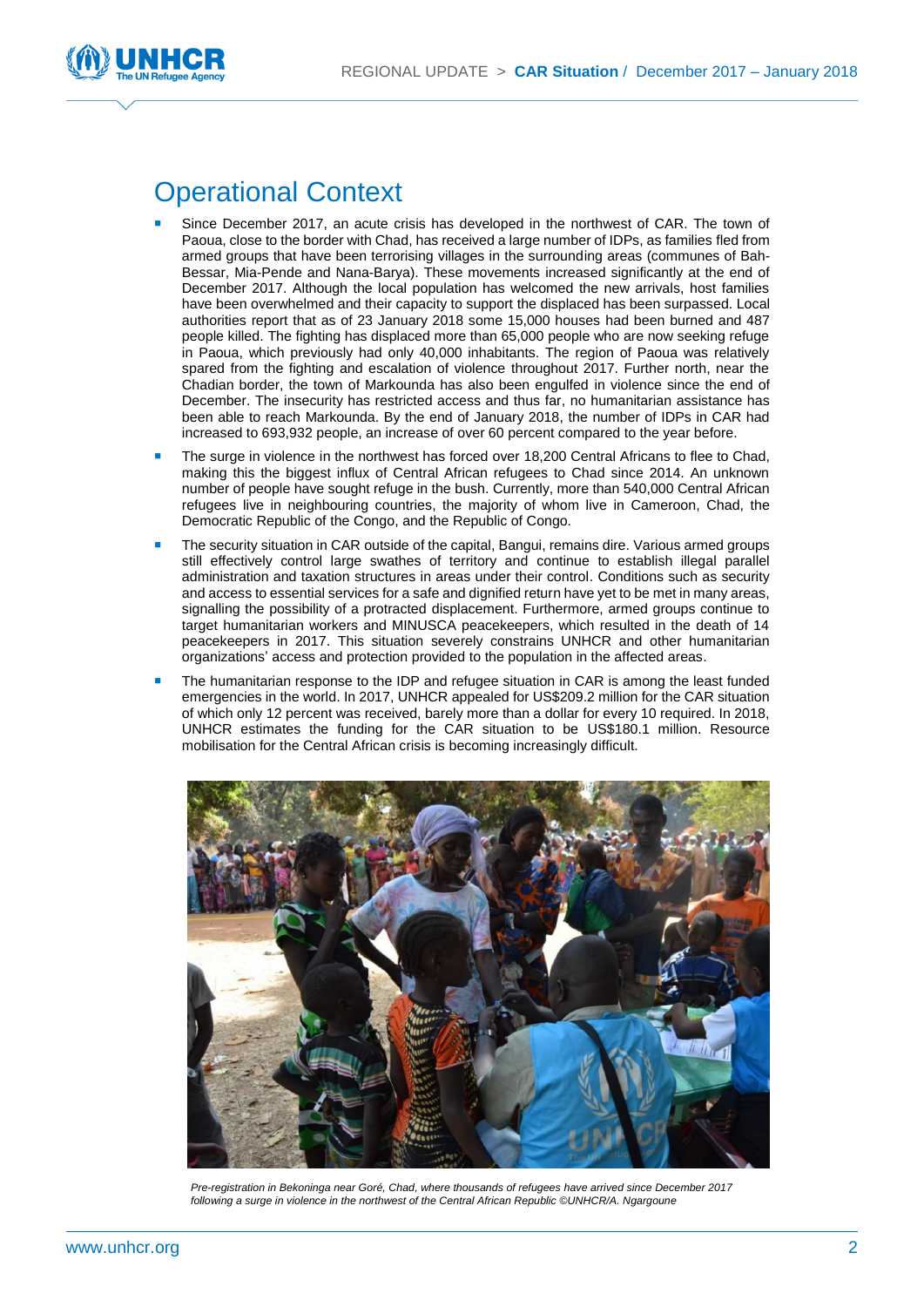

### Country Updates

#### **CENTRAL AFRICAN REPUBLIC**

- In response to the recent displacement in Paoua, a mechanism to monitor population movements and register displaced individuals has been established. UNHCR has been distributing non-food items to IDPs. As at the end of January 2018, UNHCR had distributed household kits to 2,070 individuals in Paoua. In addition, the Danish Refugee Council, UNHCR partner, and IOM have worked on the construction of 18 communal emergency shelters in areas with high displaced population density in Paoua. Host families have been consulted in order to get their agreement on the construction of family shelters in their areas and to improve hosts' living conditions.
- In preparation for the repatriation of 650 Central African refugees from the Republic of Congo, UNHCR has updated the profiles of municipalities located in Lobaye, western CAR, where the refugees could potentially return. Field teams undertook two missions in January to identify a transit centre in Moungoumba and verify the state of the roads in the area. UNHCR also informed local authorities about the ongoing process and gathered the views of the local population who approved of the return of the refugees. An estimated 47,735 Central African refugees in neighbouring countries spontaneously returned to the country during 2017. UNHCR tracks return movements both through its network of partners, regular missions to high-return areas, and through the sharing of trends and information between its operations in neighbouring countries.
- In January 2018, all former inhabitants of the 32 IDP sites in the capital, Bangui, returned to their homes. The return and reintegration operations conducted in Bangui and Bimbo in 2017 will be replicated in other parts of the country this year. Over the course of 2017, 88,365 IDPs successfully returned to their homes. Many did so through the invaluable support of the *Projet d'Appui au Retour et à la Réintégration* (PARET), a government agency supported by UNHCR and working under the Ministry of Humanitarian Action and National Reconciliation.
- The humanitarian community in CAR is considering the feasibility of initiating recovery projects alongside emergency responses in places where the potential for doing so exists, especially where the spontaneous return of displaced people is ongoing. In such areas, it is vital that humanitarian actors work to create conditions conducive to the return of displaced populations to their homes in safety and dignity. Key to this will be support to both state and traditional leadership structures, enhancing dispute resolution mechanisms, and strengthening peaceful coexistence between communities.
- UNHCR is also supporting the Government of CAR in its efforts to translate the Kampala Convention on the protection and assistance of IDPs into domestic law.

#### **CAMEROON**

- Triggered by reports of population movements, a protection monitoring mission carried out in December 2017 revealed the arrival of 489 refugees (189 households) in the area of Bombé Château in the commune of Kentzou. Most of the new arrivals said they had been in the country for at least a month. In addition, 314 refugees in Batouri were registered in UNHCR's Biometric Identification Management System and 206 refugees in Bertoua. Some 180 asylum seekers were registered in the towns of Meiganga, Mbonga and Gandong. Also, in Djohong, 95 birth certificates files were submitted for court judgment. Some 95 birth certificates were issued and 45 collected by parents.
- In Batouri, a capacity-building workshop on international protection was conducted for administrative authorities on 8 December 2017. The Boumba-et-Ngoko Department hosts more than 5,000 Central African refugees, including 1,094 in the site of Ngarisingo. Participants included officials from the security forces, defence forces and the judiciary. The local authorities raised questions focusing on the prospects of durable solutions for Central African refugees and the sustainability of food assistance to refugees in light of declining food aid.
- WFP and UNHCR developed a targeting strategy for assistance to CAR refugees, to inform the identification of the most vulnerable refugees to be assisted in 2018. The strategy is based on socio-economic vulnerability, and WFP and UNHCR technical units from the respective headquarters along with representatives from ECHO and DFID, supported the process.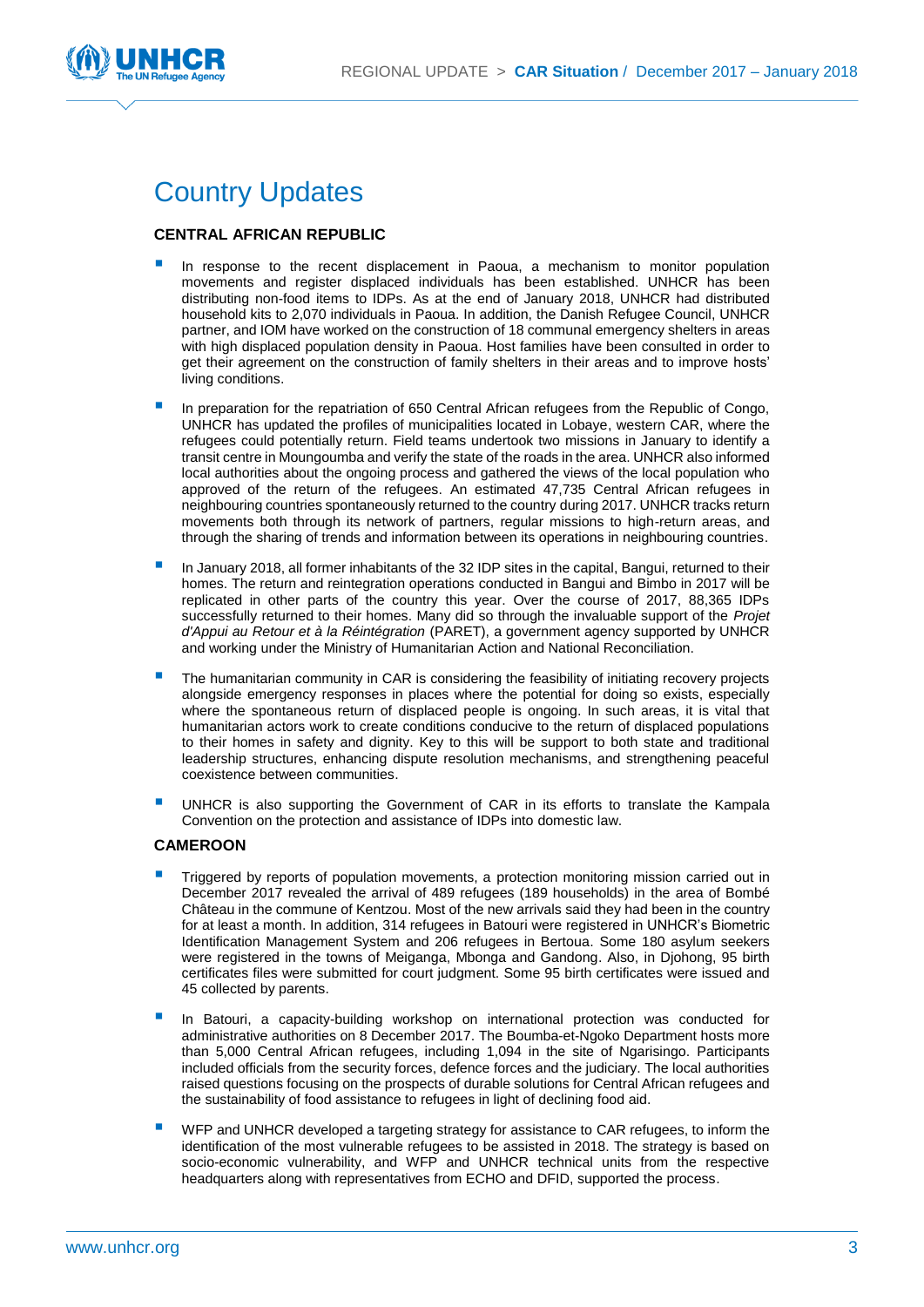

#### **CHAD**

- In response to the influx of over 18,200 CAR refugees who have arrived in southern Chad, the pre-registration process in camps has been completed (Level 1 registration completed in Mbaibokoum, Nya Pende and Barh Sara Prefectures) and reception sites have been identified in the sous Prefecture of Bessao. UNHCR has started providing assistance including core relief items for 18,000 refugees and immediate medical check-ups. WFP distributed food-vouchers to some 18,100 refugees and UNICEF delivered 8,000 jerry cans. The evaluation of the water and sanitation infrastructure available in the host villages also started.
- The humanitarian situation is worrying in host villages. There is an urgent need for shelter, food, drinking water, health, education and care arrangements for children. More than 40 host villages are currently overwhelmed due to food shortages and rising prices. An increasing number of Central African refugees and Chadians in host communities are food insecure. Furthermore, there is a risk that inter-communal tensions among the refugee population could spill over into the area, in particular in Kaba-Roangar, and there are reports of tensions between the refugees and host communities in Bekoninga. The relocation operation from Bekoninga to Doholo camp is ongoing.

#### **DEMOCRATIC REPUBLIC OF THE CONGO**

- Central African refugees continued to arrive in North Ubangi and in Bas-Uele provinces. The biometric registration of 39,150 Central African refugees in North Ubangi province, which started in October 2017, was completed on 8 December 2017. In Bas-Uele Province, 37,108 new arrivals have been pre-registered and another 11,049 have been registered by the National Commission for Refugees as of 31 December 2017. Biometric registration in Bas-Uele Province is scheduled for the first half of 2018, as soon as the road rehabilitation is completed.
- From 4 to 9 December 2017, UNHCR and WFP distributed cash assistance to new arrivals, targeting close to 21,000 refugees and 7,000 host families. UNHCR and WFP also completed a joint assessment mission (JAM) in the four existing sites in South and North Ubangi to define criteria for a targeted approach in food assistance. The targeting in existing camps was one of the recommendations of the last JAM exercise that was agreed by both agencies to develop offsite livelihood activities and free up limited resources to assist new refugees in other areas of the ex-Equateur region.
- In Bas-Uele Province, UNHCR's partner *Terre sans Frontières* started the construction works for the rehabilitation of a health post of Kazawi, in Bondo territory. This area has a high concentration of new arrivals from CAR. The host community contributed to the works, providing construction materials. The partner also completed 390 shelters (out of 418 planned) for new arrivals in the localities of Monga, Ndu and Kanzawi. Also, UNHCR's partner AIRD completed 261 additional transitional shelters (out of 368 planned) in order to accommodate new arrivals in Inke camp, as well as 269 latrines (out of 368 planned). In Ndu village, local authorities granted plots of land to agricultural associations of newly arrived refugees and host community members to enable them to carry out agricultural activities. In late December 2017, UNHCR opened a new office in Monga in order to assist CAR refugees in this remote area. In the four camps in the provinces of North and South Ubangi, UNHCR's partners constructed 683 latrines (out of 683 planned) and 880 transitional shelters (out of 900 planned) using cash-based interventions.

#### **REPUBLIC OF THE CONGO**

- From December 2017 to January 2018, 215 new arrivals were registered; 97 refugees in the Likouala Department and 118 refugees in Brazzaville.
- About 650 Central Africans refugees hosted in the Republic of the Congo have recently expressed their wish to return to CAR. Through an exchange of letters, UNHCR will facilitate the return process which is likely to take place early in 2018. This repatriation, however, does not imply a change in UNHCR's position, which is not to promote large-scale voluntary repatriation of Central Africans in the sub-region considering the volatile security situation still prevailing in many areas of return. A cross border meeting was organized on 10 December 2017 with UNHCR to prepare the repatriation of these refugees, which is likely to take place in March 2018.
- WFP assisted 12,630 CAR refugees in the Likouala Department by providing them with cashbased transfers for food assistance. 6,150 refugees were assisted through direct food distribution.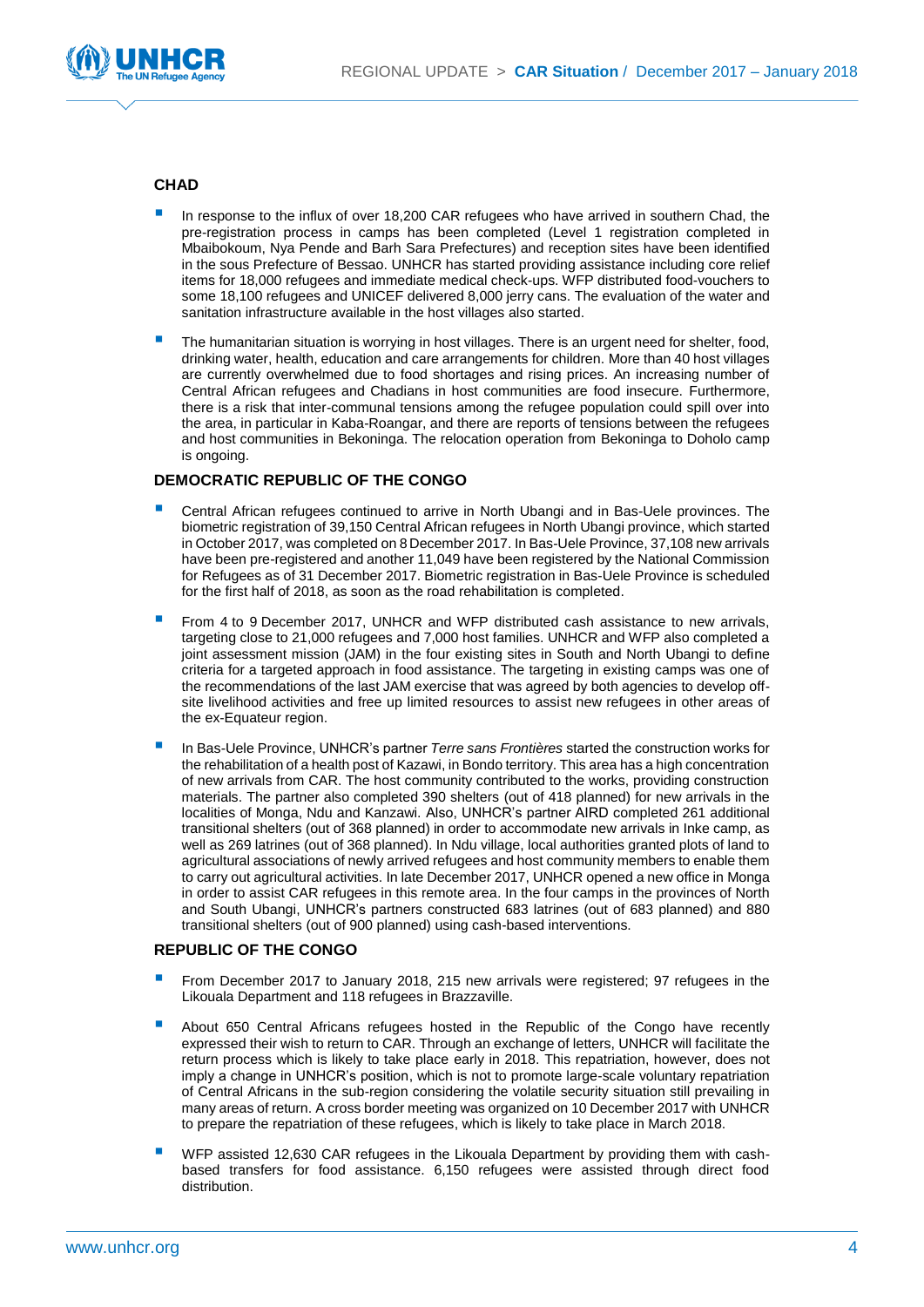

## Financial Information

In 2018, UNHCR's requirements amounts to \$180.1 million to meet the immediate humanitarian needs of people of concern in the Central African Republic and for the refugee response in asylum countries. UNHCR is very grateful for the financial support provided by donors who have contributed to these activities with unearmarked and broadly earmarked funds as well as for those who have contributed directly to the operation.

#### **Donors who have contributed to the operation:**

- Germany
- United Kingdom
- Vodafone Foundation

#### **Funding (in million USD)**

A total of \$2.4 million has been funded



#### **Special thanks to the major donors of unrestricted and regional funds in 2018**

Sweden (98 M) | Norway (43 M) | Netherlands (39 M) | United Kingdom (32 M) | Denmark (25 M) | Australia (19 M) | Switzerland (15 M)

#### **Thanks to other donors of unrestricted and regional funds in 2018**

Algeria | Bosnia and Herzegovina | Canada | China | Estonia | Finland | Indonesia | Kuwait | Lithuania | Luxembourg | Monaco | Montenegro | New Zealand | Qatar | Republic of Korea | Russian Federation | Serbia | Singapore | Sri Lanka | Thailand | Turkey | UN Peacebuilding Fund | United Arab Emirates | Uruguay | Private Donor

#### **CONTACTS**

**Wendy Rappeport**, Senior External Relations Officer, rappepor@unhcr.org, Tel: +41 (22) 739 8993

**Alan Mouton**, Associate External Relations Officer mouton@unhcr.org, Tel: +41 (22) 739 8830

#### **LINKS**

[UNHCR AFRICA WEBPAGE](http://www.unhcr.org/africa.html) – [UNHCR DATA PORTAL](http://data.unhcr.org/car/regional.php) – [UNHCR CAR SITUATION WEBPAGE](http://www.unhcr.org/car-emergency.html) – [UNHCR TWITTER](https://twitter.com/refugees) – [UNHCR FACEBOOK](https://www.facebook.com/UNHCR) – [UNHCR GLOBAL FOCUS](http://www.reporting.unhcr.org/)